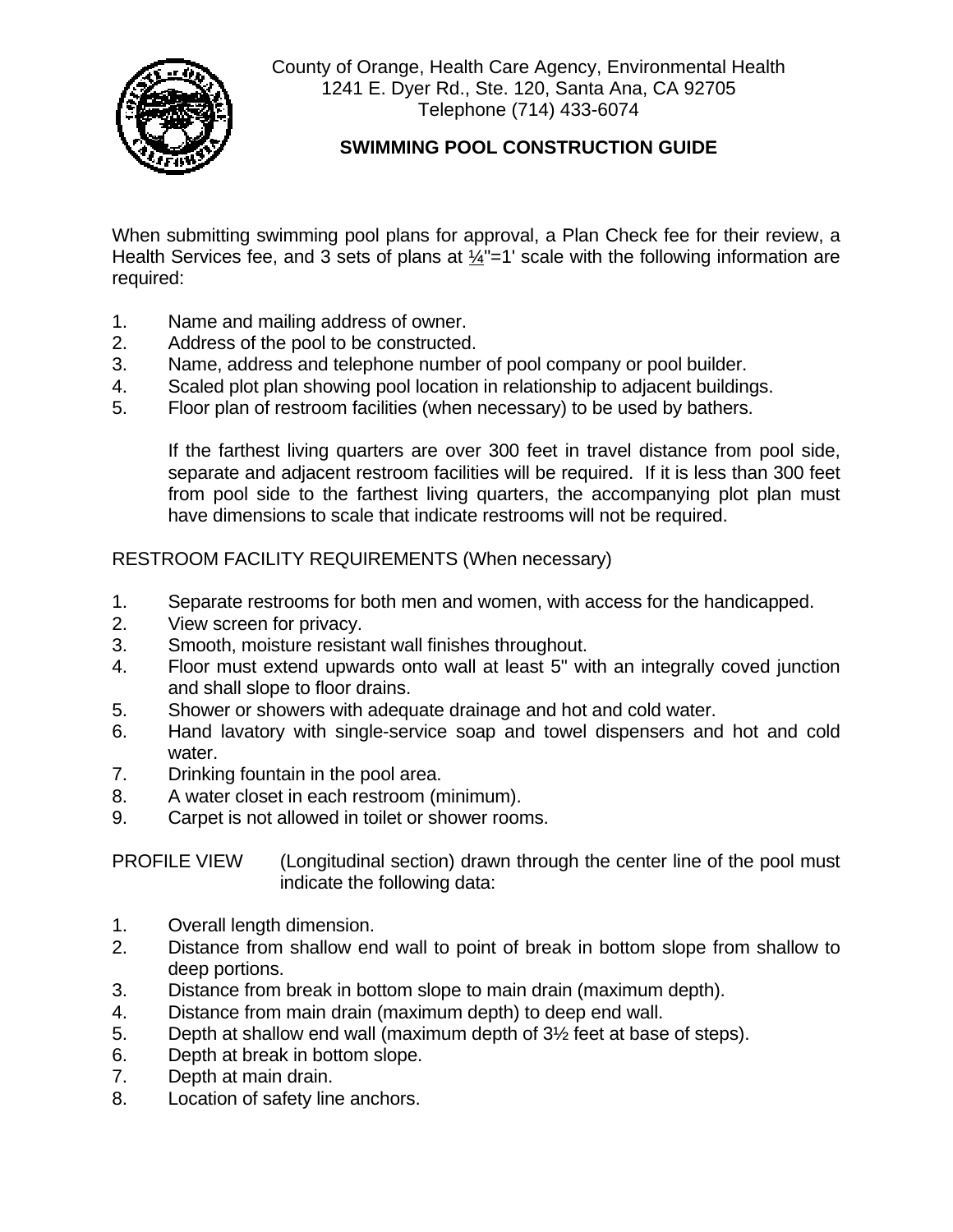- 9. Height of step risers.
- 10. Design and location of handrail(s).

TOP VIEW must indicate the following data:

- 1. Diving board (if any) location and distance from board center to side walls and any other diving board.
- 2. Skimmer and suction line locations and sizes.
- 3. Four inch wide, slip resistant tiles, of contrasting color, along bottom of pool where water depth is 4½ feet. (Note: Pool with a maximum depth of 5 feet or less is not required to provide the depth marking line).
- 4. Fill line location (permanently installed).
- 5. Location and sizes of returns and main drain line.
- 6. Location of ladder and grab rails, steps and safety handrails (upper rail must be at least twenty-eight inches above deck level.)
- 7. Pool light location and wattage.
- 8. Width of pool at main drain (fifteen feet minimum).
- 9. Location of equipment room or area, copper face piping line size, and required equipment location.

EQUIPMENT SPECIFICATIONS (size for six hour turnover rate).

- 1. Filter, make, square footage and model number.
- 2. Pump, make, model number and horsepower.
- 3. Skimmer, make, model number with equalizer line, if not connected to main drain. (One for each five hundred square feet of fractional part thereof).
- 4. Chlorinator, make and model number.
- 5. Flow indicator, make and model number.
- 6. Slurry funnel or if feeder required, indicate make, model number.
- 7. Influent and effluent pressure gauges.
- 8. Backwash line to sewer interceptor with air-gap and sight-glass as required.
- 9. Color of plaster (must be white).
- 10. Anti-siphon valve on fresh water fill line at supply valve.
- 11. Equipment room floors must be concrete and slope to drainage.

SUPPORTING DATA (Indicate or list the following data)

- 1. Pool capacity in total gallons.
- 2. Square footage of pool.
- 3. Dimensions of pool length and width.
- 4. Pipe sizes of return lines and suction lines, also type of piping to be used, (copper, PVC, etc.).
- 5. Four feet of paved and unobstructed decking completely around all pools (sloped away from pool at 1/2 to 3/8 inch to drains) including special use pools and wading pools. The distance between any pool and spa pool must be at least six feet.